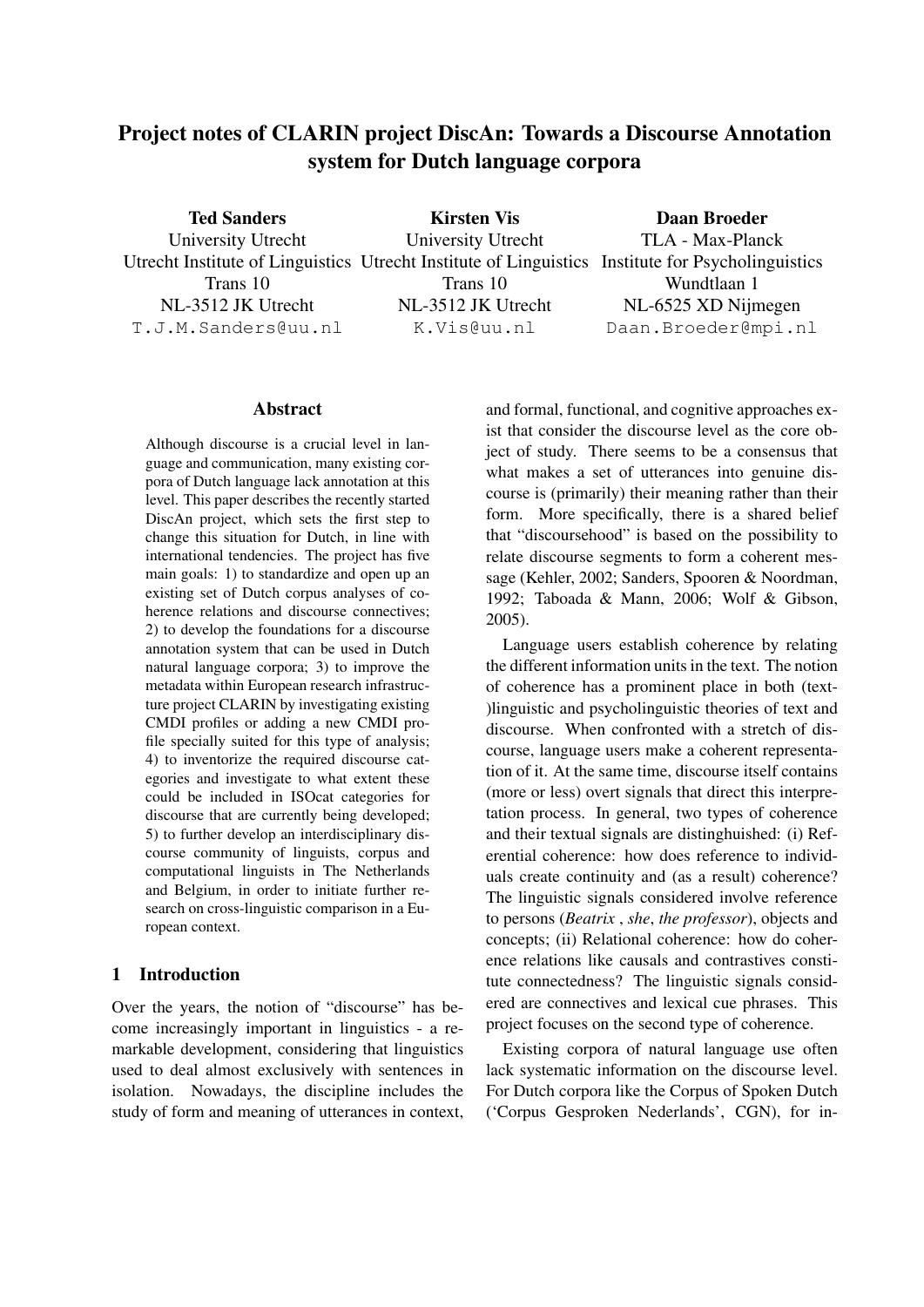stance, lexical, syntactic and even semantic annotations are available, but typical discourse phenomena like referential and relational coherence are not addressed. Still, the discourse level is a crucial level of description for language and communication

Internationally, the last decennium has shown a tendency to change this situation. Initiatives like the Penn Discourse Treebank (Prasad et al., 2008) and the RST treebank (Carlson & Marcu, 2001) aim at creating a level of corpus annotation focusing on discourse structure information. The DiscAn project aims at developing the first step in this direction for the Dutch language community, with the explicit ambition of taking it to a cross-linguistic level. The project, that runs from April 1, 2012 until April 1, 2013, is part of and funded by CLARIN, a largescale European research infrastructure project designed to establish an integrated and interoperable infrastructure of language resources and technologies, cf. www.clarin.nl.

#### 2 Research data

The first aim of the DiscAn project is to integrate existing corpora of Dutch discourse phenomena in the CLARIN infrastructure, in order to standardize a valuable amount of corpus work on coherence relations and discourse connectives, and to make it available and more easily accessible for a much wider range of researchers in the humanities in general and in linguistics in particular.

The data in the existing corpora take various forms. They typically exist as fragments in doc files from scanned or copied files from newspaper, chat, spoken or child language corpora, which are analyzed on discourse variables using a systematic annotation scheme or code book. The analysis is usually available in the form of excel- or SPSS-files. Table 1 below presents a global overview of corpora, the discourse phenomena analyzed, the type of corpus, as well as the amount of analyzed cases.

# 3 Annotation Scheme

The various corpora have not been analyzed in identical ways, but large similarities exist with respect to the basic categories that are present in every analysis. An important part of the DiscAn project is the conceptual and text-analytical work that needs to

be done, in order to identify overlapping of relevant categories, to make the analyses comparable. Earlier international work (Mann & Thompson, 1988; Sanders et al., 1992; Sanders, 1997; Sweetser, 1990; Taboada & Mann, 2006; Wolf & Gibson, 2005) will be inspiring and leading here. The Penn Discourse Treebank (Prasad et al., 2008) provides a classification, as Bunt et al. (2012) do. We expect to see similarities, but also deviations from these proposals, for both theoretical and empirical reasons. The results from our first applications to corpora will shine a light on the validity of our classification. In sum, based on existing theoretical and analytical work, the basic categories include:

- polarity: positive / negative relation (*because/omdat* and *and/en* versus *but/maar* and *although/hoewel*);
- nature: causal / temporal / additive (*because/omdat*, *then/toen*, *and/en*)
- order: antecedens-consequens or vice versa (*therefore/dus*, *because/omdat*)
- subjectivity: objective / content (*as a result/daardoor*) vs. subjective / epistemic (*therefore/dus*) vs. speech act (*so/dus*)
- perspective: subject of consciousness; first, second person, etc.
- adjacency: how far are the related segments apart?
- linguistic marking of relations: connectives / lexical cue phrase / implicit
- semantic-pragmatic characteristics of segments: modality, tense and aspect.

The discourse analytical data is available in various formats: excel tables, doc files, SPSS files etc. The data in the DiscAn project will be made available in a uniform and acceptable format, both in terms of metadata and discourse annotation categories.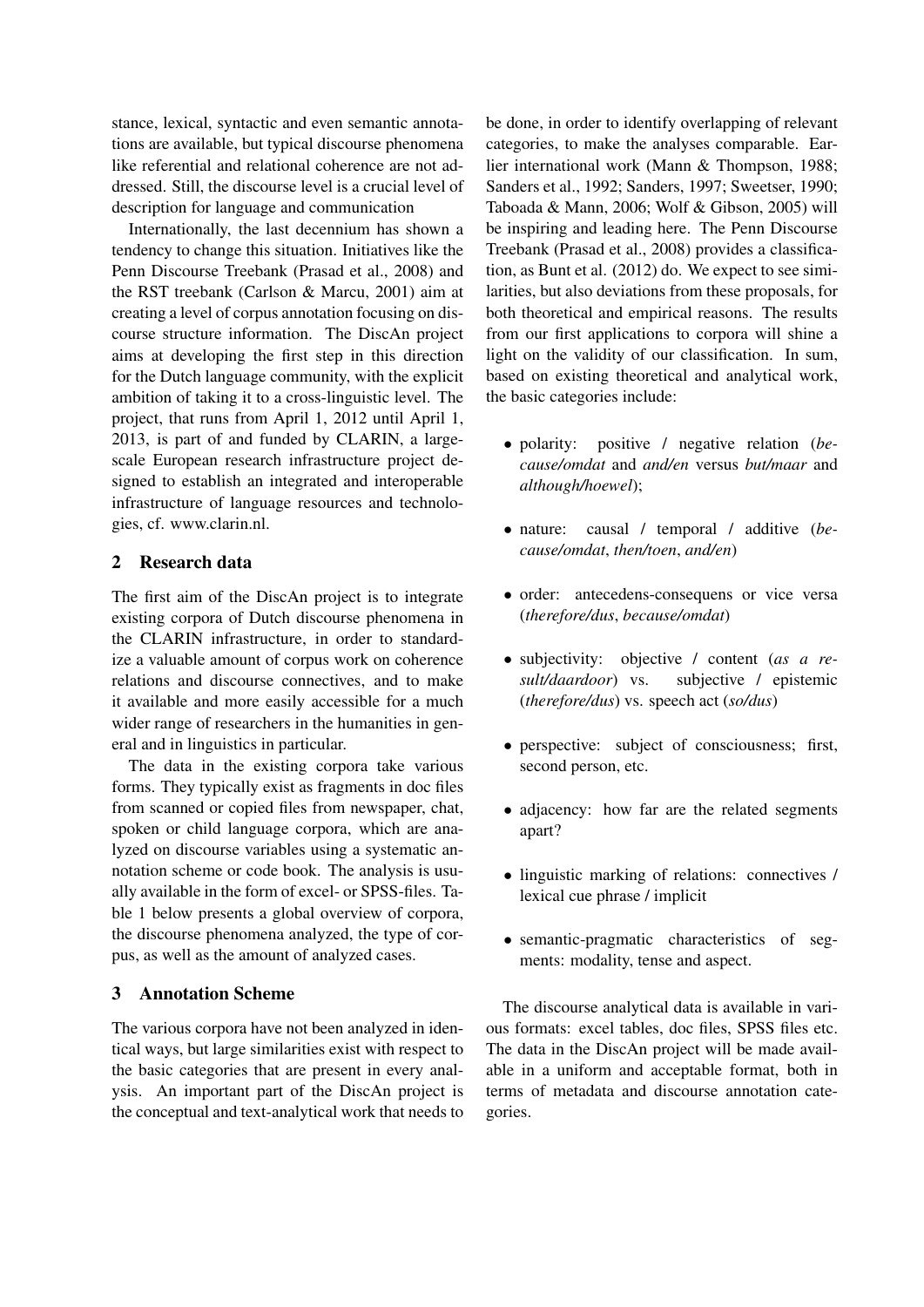| Discourse phenomena | <b>Author</b>             | <b>Cases</b>                               |
|---------------------|---------------------------|--------------------------------------------|
| Causal connectives  | Bekker (2006)             | 500 explicit (doordat, want, dus, daarom,  |
|                     |                           | nadat, voordat) / 200 implicit             |
| Causal connectives  | Degand $(2001)$           | 150 (want, aangezien, omdat) from news-    |
|                     |                           | papers                                     |
| Coherence relations | Den Ouden (2004)          | 70 (causal implicit, non-causal)           |
| Connectives         | Evers-Vermeul (2005)      | 600 historical data / 4400 from Childes    |
| Causal connectives  | Pander Maat & Degand      | 150 (dus, daarom) from newspaper cor-      |
|                     | (2001)                    | pora                                       |
| Coherence relations | Pander Maat & Den Ouden   | 795 implicit and explicit relations from a |
|                     | (2011)                    | self-assembled corpus of 40 press releases |
| Causal connectives  | Pander Maat & Sanders     | 150 (dus, daarom, daardoor) from a         |
|                     | (2000)                    | newspaper-corpus (Volkskrant)              |
| Causal connectives  | Persoon (2010)            | 105 (omdat, want) from CGN                 |
| Causal connectives  | Pit (2003)                | 200 (aangezien, omdat, doordat, want)      |
|                     |                           | newspaper / 100 (omdat, doordat, want)     |
|                     |                           | narrative; from newspaper (Volkskrant)     |
|                     |                           | and fictional books                        |
| Causal connectives  | Sanders & Spooren (2009)  | 100 newspaper (Volkskrant) / 275 from      |
|                     |                           | CGN / 80 from Chat (want, omdat)           |
| Coherence relations | Sanders & van Wijk (1996) | 100 childrens explanatory texts; ca. 1500  |
|                     |                           | coherence relations                        |
| Coherence relations | Spooren & Sanders (2008)  | 1100 coherence relations (children elicit  |
|                     |                           | responses)                                 |
| Causal connectives  | Spooren et al. (2010)     | 275 (want, omdat) spoken, from CGN;        |
|                     |                           | 100 (want, omdat) written                  |
| Causal connectives  | <b>Stukker</b> (2005)     | 300 (daardoor, daarom, dus) newspaper /    |
|                     |                           | 300 historical data (daarom, dus)          |
| Coherence relations | Vis (2011)                | 135 texts; 643 subjective relations        |
| Connectives         | Van Veen (2011)           | 1951 waarom- (why-) questions and their    |
|                     |                           | answers (Childes)                          |

Table 1: Overview of DiscAn corpora.

# 3.1 Importance of DiscAn

The availability of this corpus, with its possibility to search on discourse terms, will be of great importance to many linguists, especially those interested in discourse structure in language use. In addition to the particularly large group of discourse analysts, text linguists and applied linguists working on text and discourse, we can think of theoretical linguists working on the syntax-semantics-discourse interface, language acquisition researchers, sociolinguists interested in language variation, as well as researchers in the field of (language and) communication. However, the merits of the DiscAn project are not limited to the availability of these corpora. The standardized annotation scheme that was used for the subcorpora will be used to further to develop the foundations for a discourse annotation system that can be used to apply in existing Dutch natural language corpora. The standardized discourse category coding scheme developed in the first phase, will be the basis for this second phase. Finally, we expect to be able to contribute to the ISOcat categories for discourse that are currently being developed. The end product of DiscAn will be a set of annotated subcorpora with discourse coherence phenomena which will allow researchers to search for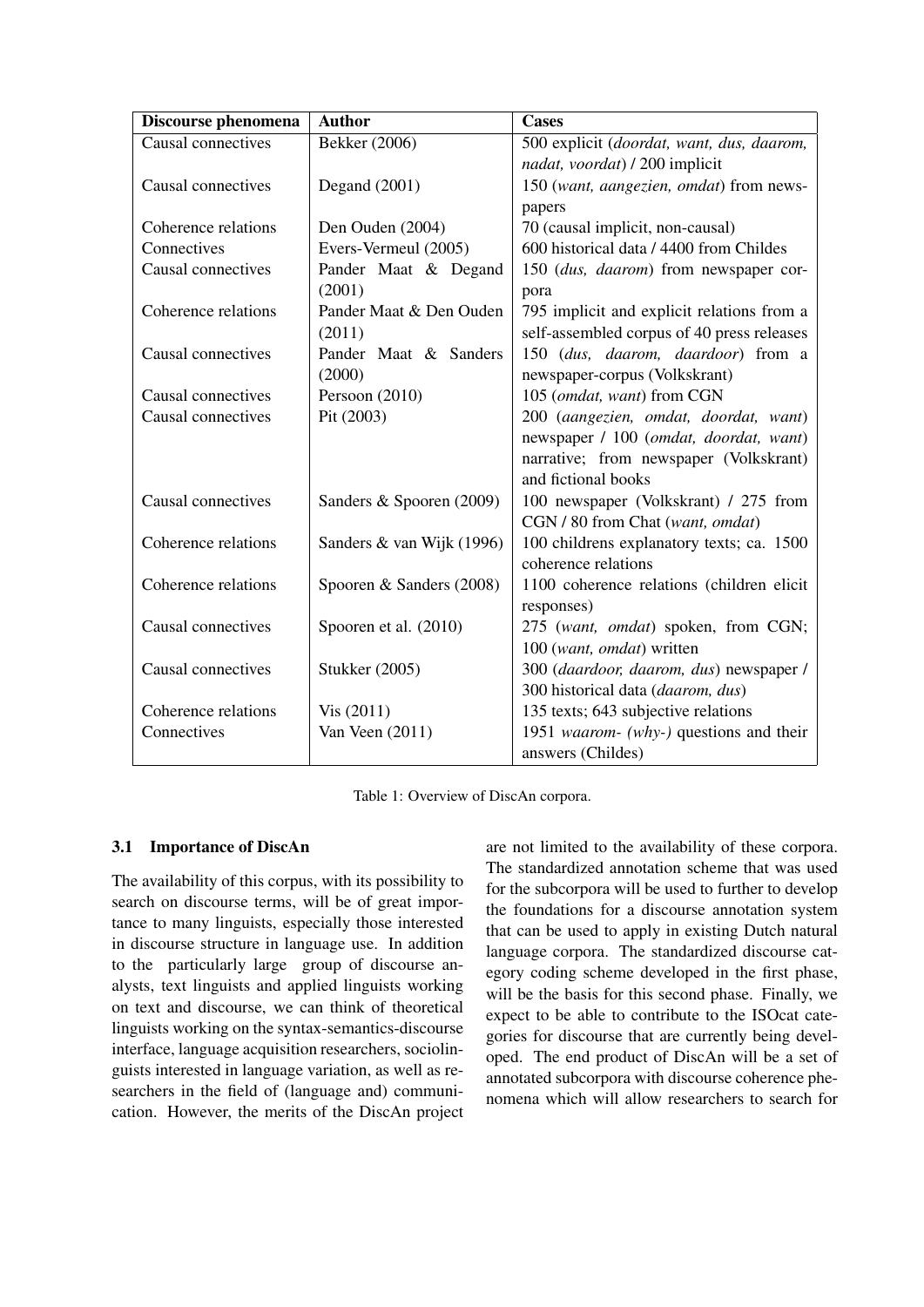connectives and the way they are used, but also, for instance for a certain type of causal relation in spoken discourse. Researchers interested can be found in linguistics and language use (syntax, semantics, child language) and communication studies (subjectivity, variance across genres and media).

## References

- Birgit Bekker. 2006. *De feiten verdraaid. over tekstvolgorde, talige markering en sprekerbetrokkenheid*. Doctoral dissertation, Tilburg University, Tilburg, The Netherlands.
- Harry Bunt, Rashmi Prasad and Aravind Joshi. 2012. *First steps towards an ISO standard for annotating discourse relations*. Proceedings of ISA-7 workshop (Interoperable Semantic Annotation) at LREC 2012, Istanbul.
- Lynn Carlson and Daniel Marcu. 2001. *Discourse Tagging Reference Manual*. http://www.isi.edu/ marcu/discourse/
- Liesbeth Degand. 2001. *Form and function of causation: A theoretical and empirical investigation of causal constructions in Dutch*. Leuven: Peeters.
- Liesbeth Degand and Henk Pander Maat. 2003. A contrastive study of Dutch and French causal connectives on the Speaker Involvement Scale. In: Arie Verhagen and Jeroen van de Weijer (eds.), *Usage based approaches to Dutch*, 175-199. Utrecht: LOT.
- Hanny den Ouden. 2004. *Prosodic realizations of text structure*. Doctoral dissertation, Tilburg University, Tilburg, The Netherlands.
- Jacqueline Evers-Vermeul. 2005. *The development of Dutch connectives: Change and acquisition as windows on form-function relations*. Doctoral dissertation, Utrecht University, Utrecht, The Netherlands
- Jacqueline Evers-Vermeul and Ted Sanders. 2009. The emergence of Dutch connectives; how cumulative cognitive complexity explains the order of acquisition. *Journal of Child Language 36* (4), 829-854.
- Andy Kehler. 2002. *Coherence, reference and the theory of grammar*. Chicago: The University of Chicago Press.
- Alistair Knott and Robert Dale. 1994. Using linguistic phenomena to motivate a set of coherence relations. *Discourse Processes 18*: 3562.
- Alistair Knott and Ted Sanders. 1998. The classification of coherence relations and their linguistic markers: An exploration of two languages. *Journal of Pragmatics 30*: 135175.
- William Mann and Sandra Thompson. 1988. Rhetorical Structure Theory: toward a functional theory of text organization. *Text 8* (3), 243-281.
- Henk Pander Maat and Liesbeth Degand. 2001. Scaling causal relations and connectives in terms of speaker involvement. *Cognitive Linguistics 12*, 211245.
- Henk Pander Maat and Ted Sanders. 2000. Domains of use or subjectivity: The distribution of three Dutch causal connectives explained. In: Elizabeth Couper-Kuhlen and Bernd Kortmann (eds.), *Cause, condition, concession, and contrast: Cognitive and discourse perspectives*, 5782. Berlin et al.: Mouton de Gruyter.
- Ingrid Persoon, Ted Sanders, Hugo Quené and Arie Verhagen. 2010. Een coördinerende omdat-constructie in gesproken Nederlands? Tekstlinguïstische en prosodische aspecten. *Nederlandse Taalkunde*, 15, 259-282.
- Mirna Pit. 2003. *How to express yourself with a causal connective? Subjectivity and causal connectives in Dutch, German and French*. Amsterdam: Editions Rodopi B.V.
- Rashmi Prasad, Nikhil Dinesh, Alan Lee, Eleni Miltsakaki, Livio Robaldo, Aravind Joshi and Bonnie Webber. 2008. *The Penn Discourse Treebank 2.0*. In Proceedings of LREC08.
- Ted Sanders. 1997. Semantic and pragmatic sources of coherence: on the categorization of coherence relations in context. *Discourse Processes, 24*, 119-147.
- Ted Sanders and Wilbert Spooren. 2009. Causal categories in discourse - Converging evidence from language use. In Ted Sanders and Eve Sweetser (eds.). *Causal categories in discourse and cognition*. (pp. 205-246). Berlin: Mouton de Gruyter.
- Ted Sanders, Wilbert Spooren and Leo Noordman. 1992. Toward a taxonomy of coherence relations. *Discourse Processes, 15*, 1-35.
- Ted Sanders and Wilbert Spooren. 2008. The acquisition order of coherence relations: On cognitive complexity in discourse. *Journal of Pragmatics, 40* (12), 2003- 2026.
- Wilbert Spooren, Ted Sanders, Mike Huiskes and Liesbeth Degand. 2010. Subjectivity and Causality: A Corpus Study of Spoken Language. In: Sally Rice and John Newman (eds.) *Empirical and Experimental Methods in Cognitive/Functional Research*. (pp.241- 255). Chicago: CSLI publications.
- Manfred Stede. 2004. *The Potsdam commentary corpus*. Proceedings of the ACL-04 workshop on discourse annotation. Barcelona, July 2004.
- Ninke Stukker. 2005. *Causality marking across levels of language structure: a cognitive semantic analysis of causal verbs and causal connectives in Dutch*. Doctoral dissertation, Utrecht University, Utrecht, The Netherlands.
- Ninke Stukker, Ted Sanders and Arie Verhagen. 2008. Causality in verbs and in discourse connectives. Con-